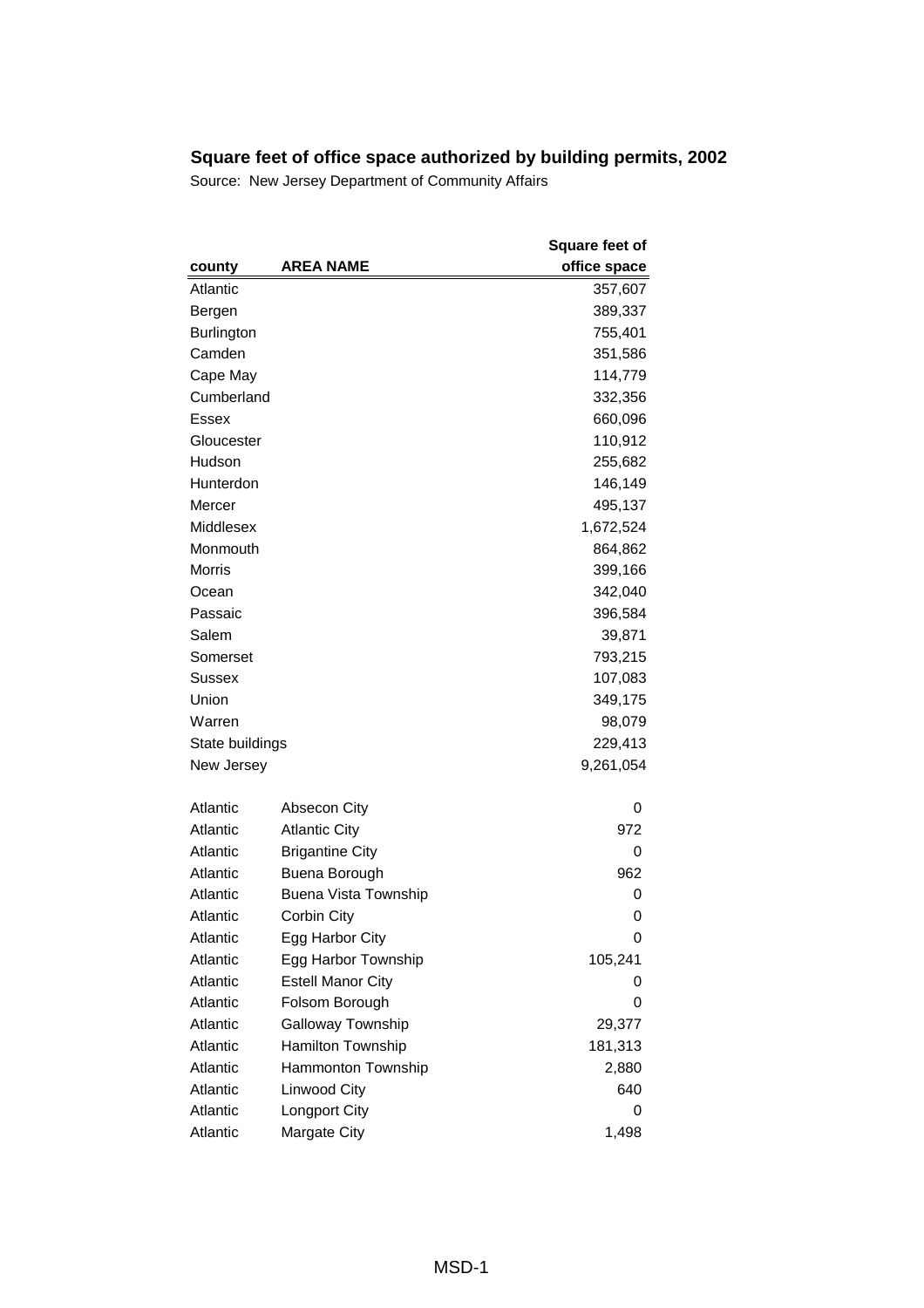| county   | <b>AREA NAME</b>                | <b>Square feet of</b><br>office space |
|----------|---------------------------------|---------------------------------------|
| Atlantic | <b>Mullica City</b>             | 0                                     |
| Atlantic | Northfield City                 | 10,299                                |
| Atlantic | <b>Pleasantville City</b>       | 10,120                                |
| Atlantic | Port Republic City              | 0                                     |
| Atlantic | <b>Somers Point City</b>        | 14,305                                |
| Atlantic | <b>Ventnor City</b>             | 0                                     |
| Atlantic | <b>Weymouth Township</b>        | 0                                     |
| Bergen   | Allendale Borough               | 0                                     |
| Bergen   | Alpine Borough                  | 6,132                                 |
| Bergen   | Bergenfield Borough             | 7,788                                 |
| Bergen   | Bogota Borough                  | 0                                     |
| Bergen   | Carlstadt Borough               | 1,123                                 |
| Bergen   | Cliffside Park Borough          | 0                                     |
| Bergen   | Closter Borough                 | 0                                     |
| Bergen   | Cresskill Borough               | 0                                     |
| Bergen   | Demarest Borough                | 0                                     |
| Bergen   | Dumont Borough                  | 0                                     |
| Bergen   | Elmwood Park Borough            | 0                                     |
| Bergen   | East Rutherford Borough         | 0                                     |
| Bergen   | Edgewater Borough               | 0                                     |
| Bergen   | <b>Emerson Borough</b>          | 50,700                                |
| Bergen   | <b>Englewood City</b>           | 1,264                                 |
| Bergen   | <b>Englewood Cliffs Borough</b> | 12,530                                |
| Bergen   | Fair Lawn Borough               | 8,390                                 |
| Bergen   | Fairview Borough                | 389                                   |
| Bergen   | Fort Lee Borough                | 7,510                                 |
| Bergen   | Franklin Lakes Borough          | 0                                     |
| Bergen   | <b>Garfield City</b>            | 2,566                                 |
| Bergen   | Glen Rock Borough               | 0                                     |
| Bergen   | Hackensack City                 | 2,376                                 |
| Bergen   | Harrington Park Borough         | 0                                     |
| Bergen   | Hasbrouck Heights Borough       | 0                                     |
| Bergen   | Haworth Borough                 | 0                                     |
| Bergen   | Hillsdale Borough               | 0                                     |
| Bergen   | Ho-Ho-Kus Borough               | 0                                     |
| Bergen   | Leonia Borough                  | 0                                     |
| Bergen   | Little Ferry Borough            | 170,526                               |
| Bergen   | Lodi Borough                    | 0                                     |
| Bergen   | Lyndhurst Township              | 6,284                                 |
| Bergen   | Mahwah Township                 | 1,424                                 |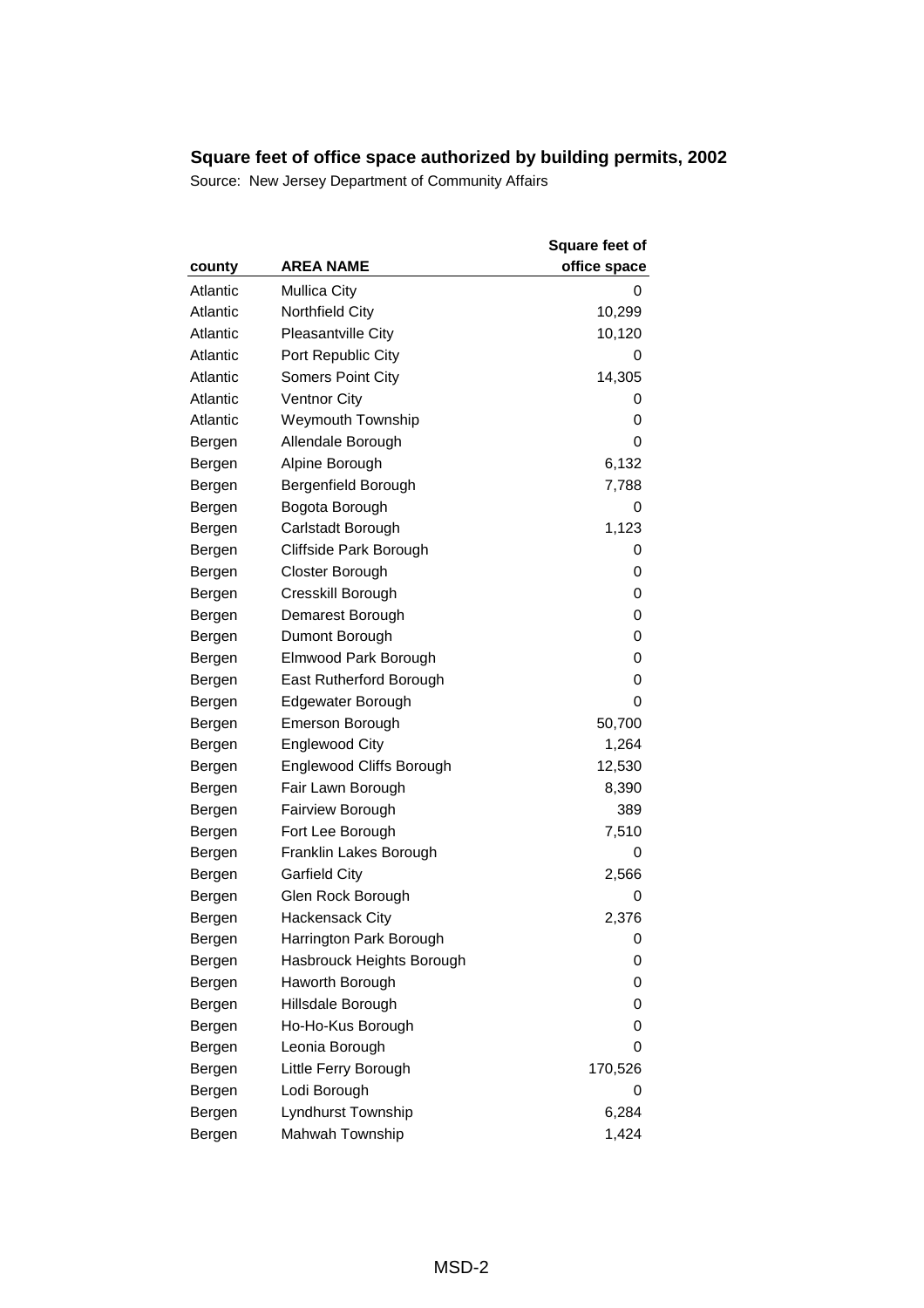| county     | <b>AREA NAME</b>           | <b>Square feet of</b><br>office space |
|------------|----------------------------|---------------------------------------|
| Bergen     | Maywood Borough            | 2,800                                 |
| Bergen     | Midland Park Borough       | 2,338                                 |
| Bergen     | Montvale Borough           | 0                                     |
| Bergen     | Moonachie Borough          | 0                                     |
| Bergen     | New Milford Borough        | 3,100                                 |
| Bergen     | North Arlington Borough    | 916                                   |
| Bergen     | Northvale Borough          | 5,500                                 |
| Bergen     | Norwood Borough            | 0                                     |
| Bergen     | Oakland Borough            | 14,845                                |
| Bergen     | Old Tappan Borough         | 736                                   |
| Bergen     | Oradell Borough            | 200                                   |
| Bergen     | Palisades Park Borough     | 20,028                                |
| Bergen     | Paramus Borough            | 1,012                                 |
| Bergen     | Park Ridge Borough         | 0                                     |
| Bergen     | Ramsey Borough             | 0                                     |
| Bergen     | Ridgefield Borough         | 4,850                                 |
| Bergen     | Ridgefield Park Village    | 0                                     |
| Bergen     | Ridgewood Village          | 0                                     |
| Bergen     | River Edge Borough         | 3,085                                 |
| Bergen     | <b>River Vale Township</b> | 0                                     |
| Bergen     | Rochelle Park Township     | 15,099                                |
| Bergen     | Rockleigh Borough          | 0                                     |
| Bergen     | <b>Rutherford Borough</b>  | 19,600                                |
| Bergen     | Saddle Brook Township      | 0                                     |
| Bergen     | Saddle River Borough       | 0                                     |
| Bergen     | South Hackensack Twp       | 0                                     |
| Bergen     | <b>Teaneck Township</b>    | 0                                     |
| Bergen     | <b>Tenafly Borough</b>     | 16,000                                |
| Bergen     | <b>Teterboro Borough</b>   | 0                                     |
| Bergen     | Upper Saddle River Borough | 0                                     |
| Bergen     | <b>Waldwick Borough</b>    | 0                                     |
| Bergen     | Wallington Borough         | 226                                   |
| Bergen     | <b>Washington Township</b> | 0                                     |
| Bergen     | Westwood Borough           | 0                                     |
| Bergen     | Woodcliff Lake Borough     | 0                                     |
| Bergen     | Wood-Ridge Borough         | 0                                     |
| Bergen     | <b>Wyckoff Township</b>    | 0                                     |
| Burlington | <b>Bass River Township</b> | 0                                     |
| Burlington | <b>Beverly City</b>        | 0                                     |
| Burlington | <b>Bordentown City</b>     | 0                                     |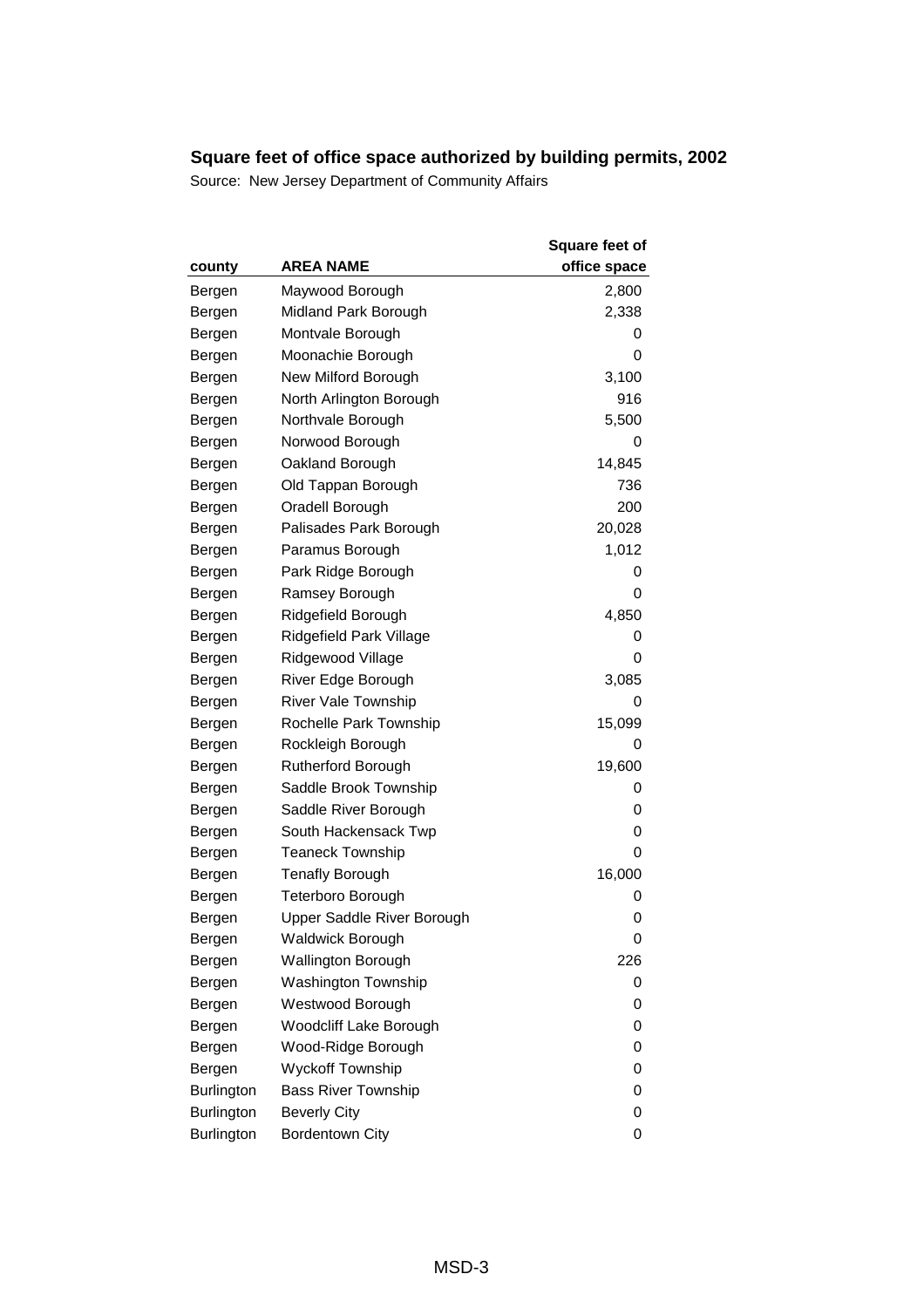| county            | <b>AREA NAME</b>               | <b>Square feet of</b><br>office space |
|-------------------|--------------------------------|---------------------------------------|
| <b>Burlington</b> | Bordentown Township            | 10,819                                |
| Burlington        | <b>Burlington City</b>         | 25,719                                |
| Burlington        | <b>Burlington Township</b>     | 19,973                                |
| <b>Burlington</b> | <b>Chesterfield Township</b>   | 9,901                                 |
| Burlington        | Cinnaminson Township           | 0                                     |
| Burlington        | Delanco Township               | 0                                     |
| <b>Burlington</b> | Delran Township                | 4,754                                 |
| Burlington        | Eastampton Township            | 0                                     |
| Burlington        | <b>Edgewater Park Township</b> | 0                                     |
| Burlington        | Evesham Township               | 8,380                                 |
| Burlington        | Fieldsboro Borough             | 0                                     |
| Burlington        | Florence Township              | 4,792                                 |
| <b>Burlington</b> | Hainesport Township            | 5,484                                 |
| Burlington        | <b>Lumberton Township</b>      | 166,780                               |
| Burlington        | Mansfield Township             | 11,595                                |
| Burlington        | Maple Shade Borough            | 58,757                                |
| Burlington        | <b>Medford Township</b>        | 5,153                                 |
| Burlington        | Medford Lakes Borough          | 0                                     |
| Burlington        | Moorestown Township            | 39,430                                |
| Burlington        | Mount Holly Township           | 0                                     |
| Burlington        | Mount Laurel Township          | 238,728                               |
| Burlington        | New Hanover Township           | 0                                     |
| Burlington        | North Hanover Township         | 1,656                                 |
| Burlington        | Palmyra Borough                | 0                                     |
| Burlington        | Pemberton Borough              | 0                                     |
| Burlington        | Pemberton Township             | 6,460                                 |
| Burlington        | Riverside Township             | 0                                     |
| Burlington        | <b>Riverton Borough</b>        | 0                                     |
| Burlington        | Shamong Township               | 0                                     |
| Burlington        | Southampton Township           | 1,920                                 |
| <b>Burlington</b> | Springfield Township           | 0                                     |
| <b>Burlington</b> | <b>Tabernacle Township</b>     | 0                                     |
| <b>Burlington</b> | <b>Washington Township</b>     | 0                                     |
| <b>Burlington</b> | <b>Westampton Township</b>     | 2,258                                 |
| <b>Burlington</b> | Willingboro Township           | 132,842                               |
| <b>Burlington</b> | <b>Woodland Township</b>       | 0                                     |
| <b>Burlington</b> | Wrightstown Borough            | 0                                     |
| Camden            | Audubon Borough                | 0                                     |
| Camden            | Audubon Park Borough           | 0                                     |
| Camden            | Barrington Borough             | 0                                     |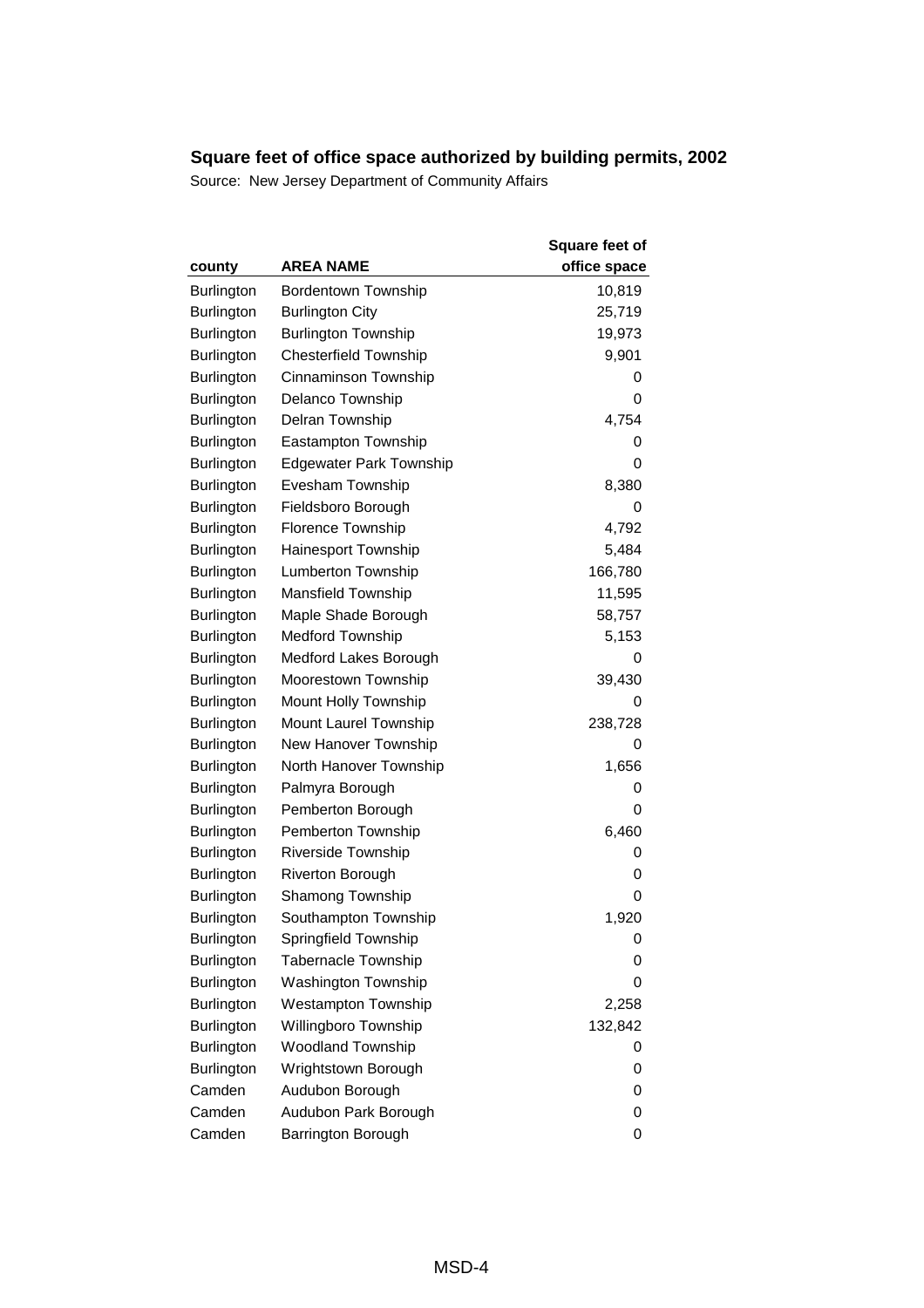| county   | AREA NAME                   | <b>Square feet of</b><br>office space |
|----------|-----------------------------|---------------------------------------|
| Camden   | Bellmawr Borough            | 7,875                                 |
| Camden   | Berlin Borough              | 14,609                                |
| Camden   | <b>Berlin Township</b>      | 16,176                                |
| Camden   | Brooklawn Borough           | O                                     |
| Camden   | <b>Camden City</b>          | 53,007                                |
| Camden   | <b>Cherry Hill Township</b> | 14,890                                |
| Camden   | <b>Chesilhurst Borough</b>  | 0                                     |
| Camden   | <b>Clementon Borough</b>    | 0                                     |
| Camden   | Collingswood Borough        | 420                                   |
| Camden   | Gibbsboro Borough           | 0                                     |
| Camden   | <b>Gloucester City</b>      | 0                                     |
| Camden   | Gloucester Township         | 42,799                                |
| Camden   | Haddon Township             | 106,374                               |
| Camden   | Haddonfield Borough         | 0                                     |
| Camden   | Haddon Heights Borough      | 0                                     |
| Camden   | Hi-nella Borough            | 0                                     |
| Camden   | Laurel Springs Borough      | 0                                     |
| Camden   | Lawnside Borough            | 0                                     |
| Camden   | Lindenwold Borough          | 256                                   |
| Camden   | Magnolia Borough            | 0                                     |
| Camden   | Merchantville Borough       | 0                                     |
| Camden   | Mount Ephraim Borough       | 0                                     |
| Camden   | Oaklyn Borough              | 0                                     |
| Camden   | Pennsauken Township         | 3,632                                 |
| Camden   | Pine Hill Borough           | 0                                     |
| Camden   | Pine Valley Borough         | 0                                     |
| Camden   | Runnemede Borough           | 4,569                                 |
| Camden   | Somerdale Borough           | 4,320                                 |
| Camden   | <b>Stratford Borough</b>    | 810                                   |
| Camden   | <b>Tavistock Borough</b>    | 0                                     |
| Camden   | Voorhees Township           | 73,694                                |
| Camden   | <b>Waterford Township</b>   | 1,536                                 |
| Camden   | <b>Winslow Township</b>     | 6,619                                 |
| Camden   | Woodlynne Borough           | 0                                     |
| Cape May | Avalon Borough              | 0                                     |
| Cape May | Cape May City               | 1,056                                 |
| Cape May | Cape May Point Borough      | 0                                     |
| Cape May | Dennis Township             | 21,200                                |
| Cape May | Lower Township              | 1,156                                 |
| Cape May | Middle Township             | 58,598                                |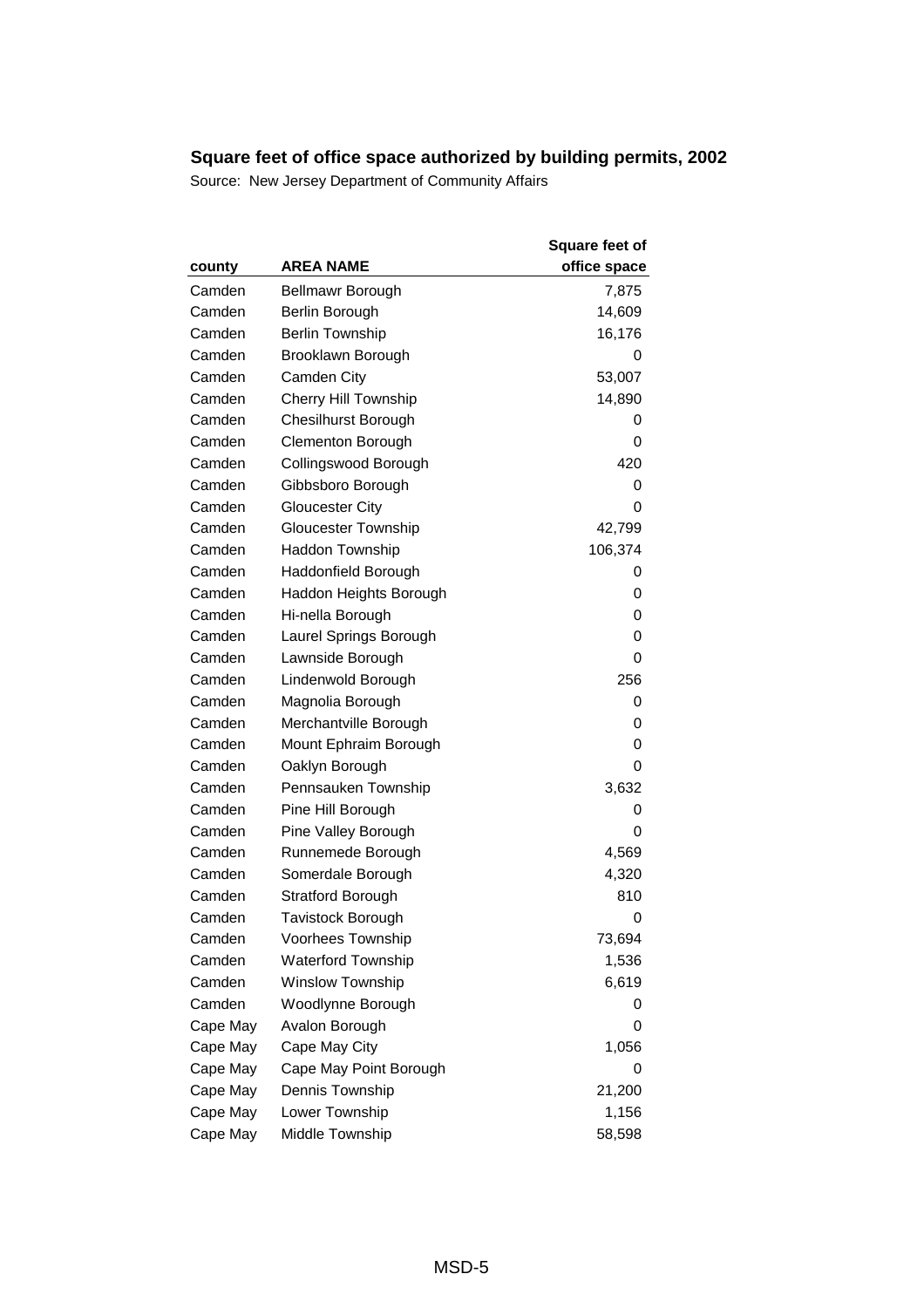| county       | <b>AREA NAME</b>                | <b>Square feet of</b><br>office space |
|--------------|---------------------------------|---------------------------------------|
| Cape May     | North Wildwood City             | 0                                     |
| Cape May     | Ocean City                      | 3,093                                 |
| Cape May     | Sea Isle City                   | 0                                     |
| Cape May     | Stone Harbor Borough            | 0                                     |
| Cape May     | <b>Upper Township</b>           | 10,995                                |
| Cape May     | West Cape May Borough           | 0                                     |
| Cape May     | West Wildwood Borough           | 0                                     |
| Cape May     | <b>Wildwood City</b>            | 18,681                                |
| Cape May     | Wildwood Crest Borough          | 0                                     |
| Cape May     | Woodbine Borough                | 0                                     |
| Cumberland   | <b>Bridgeton City</b>           | 0                                     |
| Cumberland   | <b>Commercial Township</b>      | 0                                     |
| Cumberland   | <b>Deerfield Township</b>       | 0                                     |
| Cumberland   | Downe Township                  | 0                                     |
| Cumberland   | <b>Fairfield Township</b>       | 0                                     |
| Cumberland   | <b>Greenwich Township</b>       | 0                                     |
| Cumberland   | <b>Hopewell Township</b>        | 6,536                                 |
| Cumberland   | <b>Lawrence Township</b>        | 0                                     |
| Cumberland   | <b>Maurice River Township</b>   | 0                                     |
| Cumberland   | <b>Millville City</b>           | 73,174                                |
| Cumberland   | Shiloh Borough                  | 0                                     |
| Cumberland   | <b>Stow Creek Township</b>      | 0                                     |
| Cumberland   | <b>Upper Deerfield Township</b> | 102,470                               |
| Cumberland   | <b>Vineland City</b>            | 150,176                               |
| Essex        | <b>Belleville Town</b>          | 0                                     |
| Essex        | <b>Bloomfield Township</b>      | 268                                   |
| Essex        | <b>Caldwell Township</b>        | 0                                     |
| Essex        | <b>Cedar Grove Township</b>     | 4,192                                 |
| Essex        | East Orange City                | 0                                     |
| Essex        | <b>Essex Fells Township</b>     | 0                                     |
| Essex        | <b>Fairfield Township</b>       | 70,078                                |
| Essex        | Glen Ridge Borough              | 0                                     |
| Essex        | Irvington Township              | 0                                     |
| Essex        | Livingston Township             | 0                                     |
| Essex        | Maplewood Township              | 946                                   |
| Essex        | Millburn Township               | 18,548                                |
| Essex        | Montclair Township              | 42,191                                |
| <b>Essex</b> | <b>Newark City</b>              | 479,267                               |
| <b>Essex</b> | North Caldwell Borough          | 0                                     |
| <b>Essex</b> | Nutley Township                 | 16,432                                |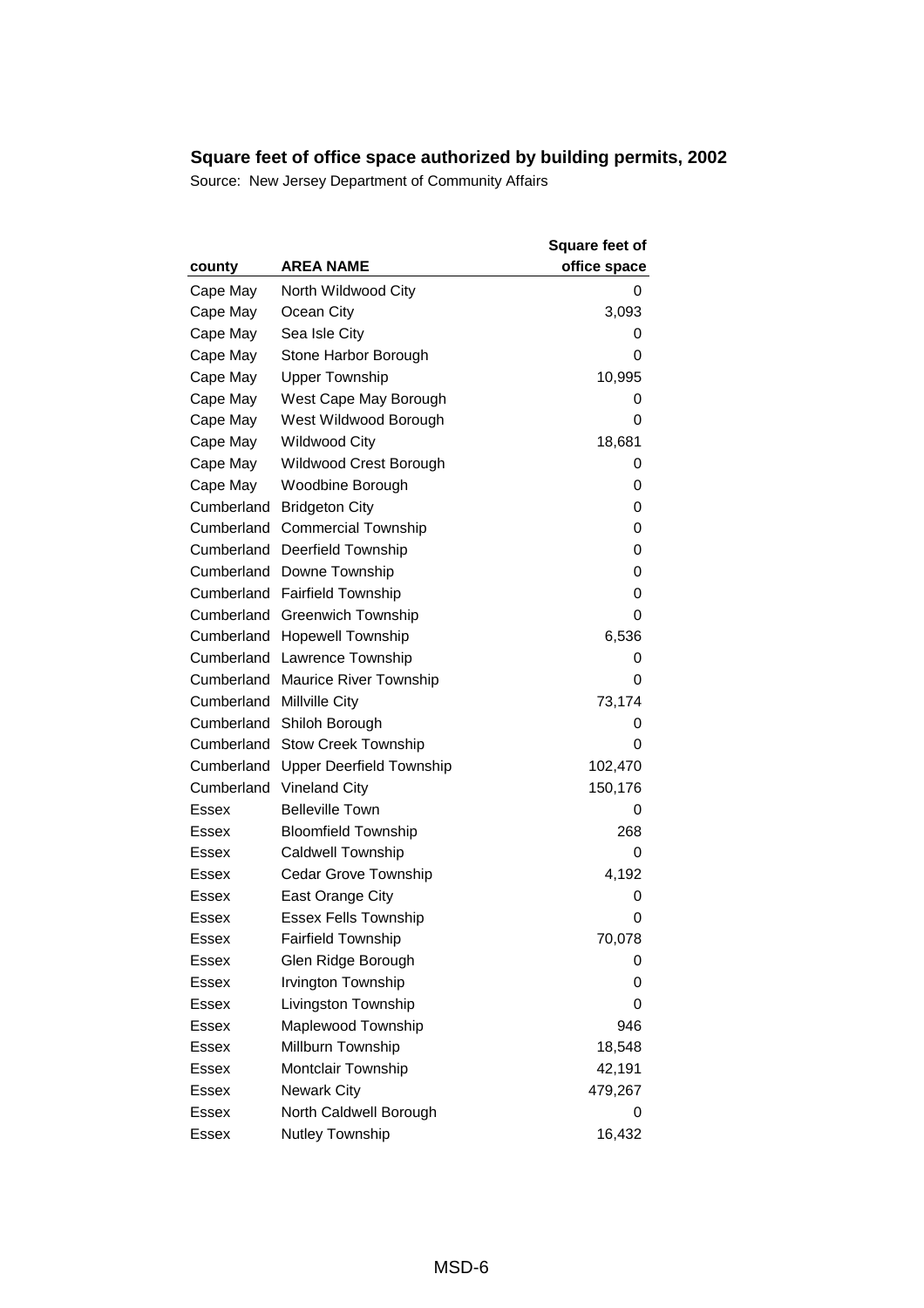| county       | AREA NAME                      | <b>Square feet of</b><br>office space |
|--------------|--------------------------------|---------------------------------------|
| Essex        | City of Orange Township        | 16,600                                |
| Essex        | Roseland Borough               | 0                                     |
| Essex        | South Orange Village           | 360                                   |
| <b>Essex</b> | Verona Township                | 348                                   |
| Essex        | West Caldwell Township         | 8,251                                 |
| Essex        | West Orange Township           | 2,615                                 |
| Gloucester   | Clayton Borough                | 7,837                                 |
| Gloucester   | Deptford Township              | 8,304                                 |
| Gloucester   | <b>East Greenwich Township</b> | 0                                     |
| Gloucester   | <b>Elk Township</b>            | 0                                     |
| Gloucester   | Franklin Township              | 4,232                                 |
| Gloucester   | Glassboro Borough              | 1,225                                 |
| Gloucester   | <b>Greenwich Township</b>      | 1,476                                 |
| Gloucester   | Harrison Township              | 3,679                                 |
| Gloucester   | Logan Township                 | 0                                     |
| Gloucester   | Mantua Township                | 0                                     |
| Gloucester   | Monroe Township                | 14,914                                |
| Gloucester   | National Park Borough          | 0                                     |
| Gloucester   | Newfield Borough               | 0                                     |
| Gloucester   | Paulsboro Borough              | 2,304                                 |
| Gloucester   | Pitman Borough                 | 792                                   |
| Gloucester   | South Harrison Township        | 0                                     |
| Gloucester   | Swedesborough Borough          | 3,360                                 |
| Gloucester   | <b>Washington Township</b>     | 53,628                                |
| Gloucester   | Wenonah Borough                | 6,830                                 |
| Gloucester   | <b>West Deptford Township</b>  | 0                                     |
| Gloucester   | Westville Borough              | 356                                   |
| Gloucester   | <b>Woodbury City</b>           | 247                                   |
| Gloucester   | Woodbury Heights Borough       | 1,728                                 |
| Gloucester   | <b>Woolwich Township</b>       | 0                                     |
| Hudson       | <b>Bayonne City</b>            | 7,725                                 |
| Hudson       | East Newark Borough            | 0                                     |
| Hudson       | Guttenberg Town                | 0                                     |
| Hudson       | <b>Harrison Town</b>           | 0                                     |
| Hudson       | Hoboken City                   | 61,620                                |
| Hudson       | Jersey City                    | 157,198                               |
| Hudson       | Kearny Town                    | 0                                     |
| Hudson       | North Bergen Township          | 0                                     |
| Hudson       | Secaucus Town                  | 0                                     |
| Hudson       | <b>Union City</b>              | 29,139                                |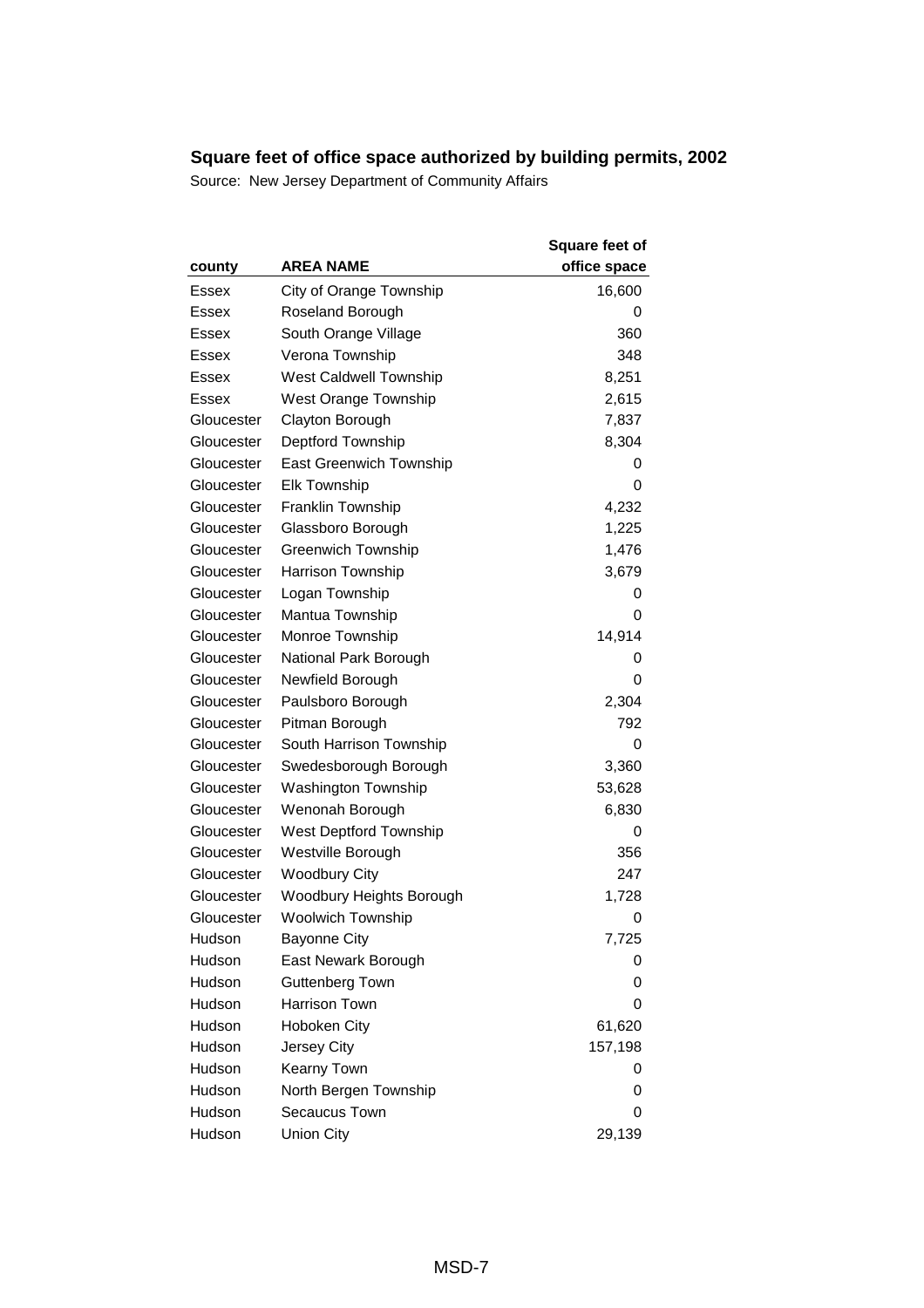| county    | <b>AREA NAME</b>            | <b>Square feet of</b><br>office space |
|-----------|-----------------------------|---------------------------------------|
| Hudson    | Weehawken Township          | 0                                     |
| Hudson    | <b>West New York Town</b>   | 0                                     |
| Hunterdon | Alexandria Township         | 0                                     |
| Hunterdon | <b>Bethlehem Township</b>   | 0                                     |
| Hunterdon | <b>Bloomsbury Borough</b>   | 0                                     |
| Hunterdon | Califon Borough             | 0                                     |
| Hunterdon | <b>Clinton Town</b>         | 0                                     |
| Hunterdon | <b>Clinton Township</b>     | 660                                   |
| Hunterdon | Delaware Township           | 0                                     |
| Hunterdon | East Amwell Township        | 8,444                                 |
| Hunterdon | Flemington Borough          | 5,390                                 |
| Hunterdon | Franklin Township           | 0                                     |
| Hunterdon | Frenchtown Borough          | 0                                     |
| Hunterdon | Glen Gardner Borough        | 10,000                                |
| Hunterdon | Hampton Borough             | 0                                     |
| Hunterdon | High Bridge Borough         | 7,200                                 |
| Hunterdon | <b>Holland Township</b>     | 0                                     |
| Hunterdon | Kingwood Township           | 0                                     |
| Hunterdon | Lambertville City           | 7,717                                 |
| Hunterdon | Lebanon Borough             | 100                                   |
| Hunterdon | Lebanon Township            | 646                                   |
| Hunterdon | Milford Borough             | 0                                     |
| Hunterdon | Raritan Township            | 46,404                                |
| Hunterdon | Readington Township         | 51,423                                |
| Hunterdon | Stockton Borough            | 0                                     |
| Hunterdon | <b>Tewksbury Township</b>   | 1,640                                 |
| Hunterdon | Union Township              | 4,800                                 |
| Hunterdon | <b>West Amwell Township</b> | 1,725                                 |
| Mercer    | East Windsor Township       | 22,419                                |
| Mercer    | <b>Ewing Township</b>       | 2,960                                 |
| Mercer    | <b>Hamilton Township</b>    | 283,439                               |
| Mercer    | Hightstown Borough          | O                                     |
| Mercer    | Hopewell Borough            | 0                                     |
| Mercer    | <b>Hopewell Township</b>    | 984                                   |
| Mercer    | Lawrence Township           | 8,519                                 |
| Mercer    | Pennington Borough          | 5,730                                 |
| Mercer    | Princeton Borough           | 3,050                                 |
| Mercer    | Princeton Township          | 0                                     |
| Mercer    | <b>Trenton City</b>         | 143,278                               |
| Mercer    | <b>Washington Township</b>  | 3,885                                 |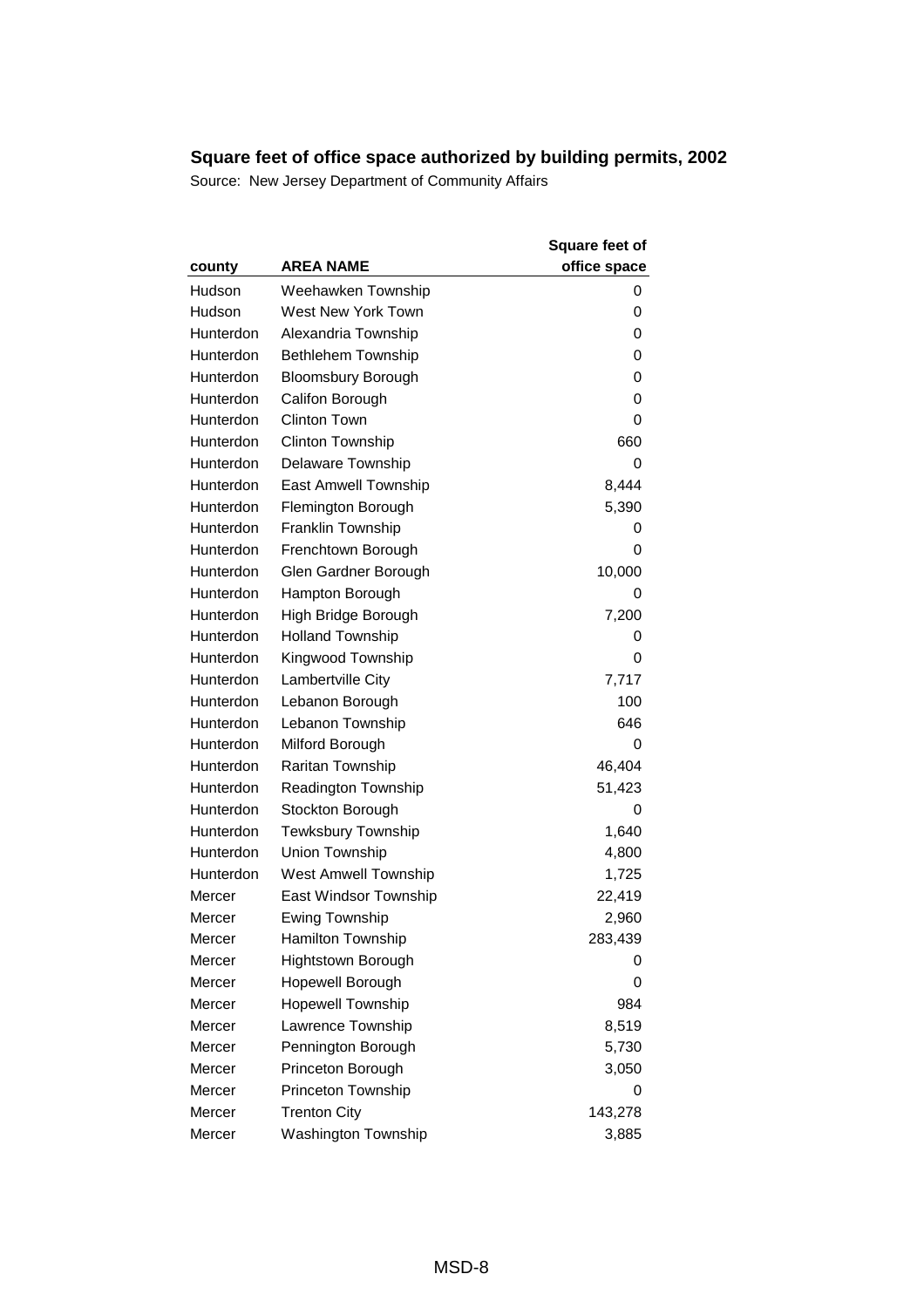| county    | <b>AREA NAME</b>             | <b>Square feet of</b><br>office space |
|-----------|------------------------------|---------------------------------------|
| Mercer    | West Windsor Township        | 20,873                                |
| Middlesex | Carteret Borough             | 15,804                                |
| Middlesex | Cranbury Township            | 2,371                                 |
| Middlesex | Dunellen Borough             | 0                                     |
| Middlesex | East Brunswick Township      | 142,834                               |
| Middlesex | <b>Edison Township</b>       | 160,844                               |
| Middlesex | Helmetta Borough             | 0                                     |
| Middlesex | <b>Highland Park Borough</b> | 176                                   |
| Middlesex | Jamesburg Borough            | 0                                     |
| Middlesex | Old Bridge Township          | 44,567                                |
| Middlesex | Metuchen Borough             | 99,313                                |
| Middlesex | Middlesex Borough            | 1,903                                 |
| Middlesex | Milltown Borough             | 0                                     |
| Middlesex | Monroe Township              | 28,543                                |
| Middlesex | <b>New Brunswick City</b>    | 505,956                               |
| Middlesex | North Brunswick Township     | 170,321                               |
| Middlesex | Perth Amboy City             | 672                                   |
| Middlesex | Piscataway Township          | 146,290                               |
| Middlesex | Plainsboro Township          | 111,381                               |
| Middlesex | Sayreville Borough           | 3,297                                 |
| Middlesex | South Amboy City             | 8,995                                 |
| Middlesex | South Brunswick Township     | 144,262                               |
| Middlesex | South Plainfield Borough     | 75,638                                |
| Middlesex | South River Borough          | 0                                     |
| Middlesex | Spotswood Borough            | 0                                     |
| Middlesex | Woodbridge Township          | 9,357                                 |
| Monmouth  | Allenhurst Borough           | 0                                     |
| Monmouth  | Allentown Borough            | 0                                     |
| Monmouth  | <b>Asbury Park City</b>      | 0                                     |
| Monmouth  | Atlantic Highlands Borough   | 21,856                                |
| Monmouth  | Avon-by-the-Sea Borough      | 0                                     |
| Monmouth  | Belmar Borough               | 2,854                                 |
| Monmouth  | <b>Bradley Beach Borough</b> | 20,364                                |
| Monmouth  | <b>Brielle Borough</b>       | 0                                     |
| Monmouth  | <b>Colts Neck Township</b>   | 1,458                                 |
| Monmouth  | Deal Borough                 | 0                                     |
| Monmouth  | Eatontown Borough            | 61,053                                |
| Monmouth  | Englishtown Borough          | 0                                     |
| Monmouth  | Fair Haven Borough           | 0                                     |
| Monmouth  | Farmingdale Borough          | 0                                     |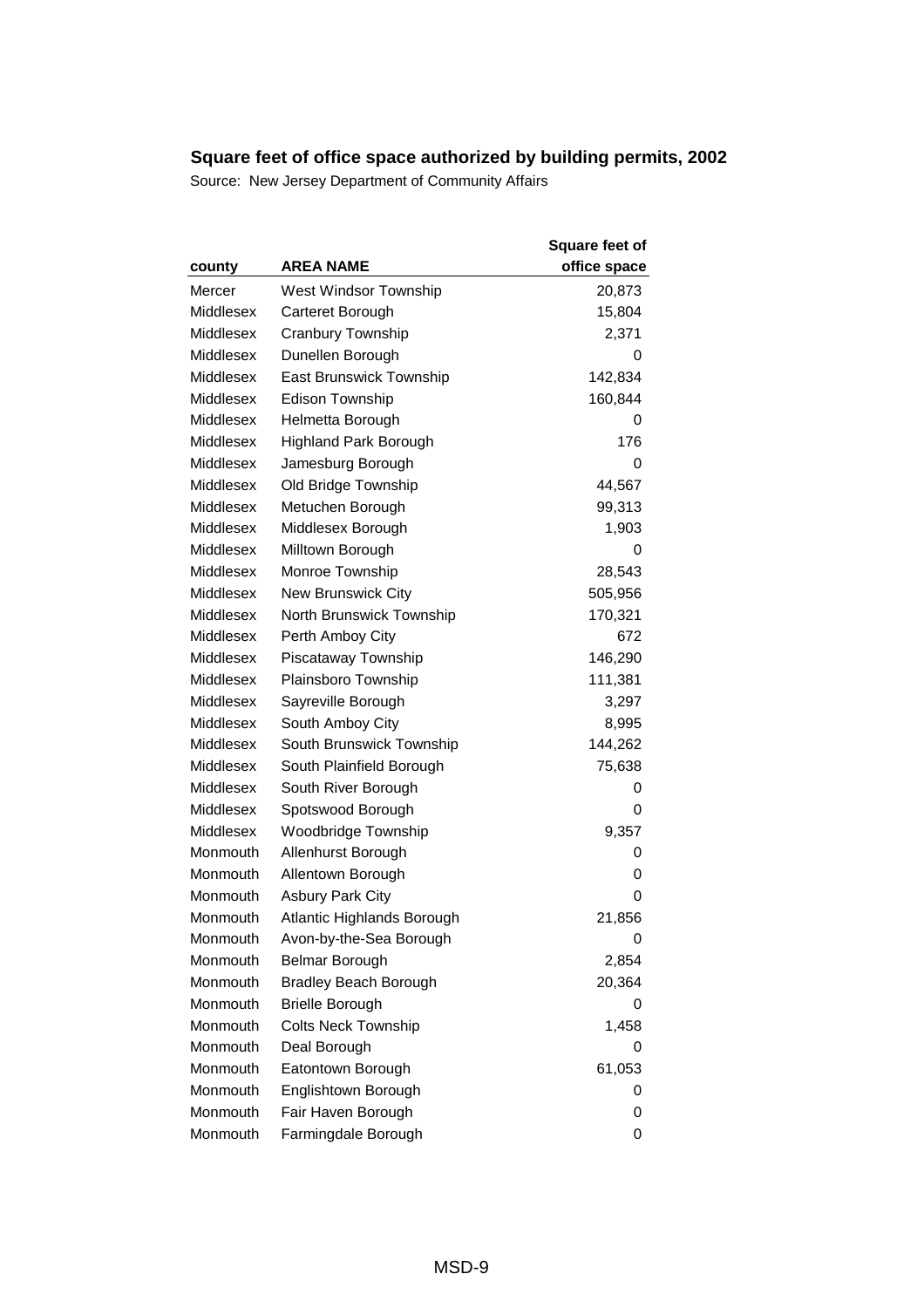| county   | <b>AREA NAME</b>               | Square feet of<br>office space |
|----------|--------------------------------|--------------------------------|
| Monmouth | Freehold Borough               | 16,215                         |
| Monmouth | <b>Freehold Township</b>       | 44,208                         |
| Monmouth | Highlands Borough              | 0                              |
| Monmouth | <b>Holmdel Township</b>        | 12,568                         |
| Monmouth | <b>Howell Township</b>         | 71,312                         |
| Monmouth | Interlaken Borough             | 0                              |
| Monmouth | Keansburg Borough              | 0                              |
| Monmouth | Keyport Borough                | 18,183                         |
| Monmouth | Little Silver Borough          | 0                              |
| Monmouth | Loch Arbour Village            | 0                              |
| Monmouth | Long Branch City               | 437                            |
| Monmouth | Manalapan Township             | 91,203                         |
| Monmouth | Manasquan Borough              | 16                             |
| Monmouth | Marlboro Township              | 44,675                         |
| Monmouth | Matawan Borough                | 0                              |
| Monmouth | Aberdeen Township              | 0                              |
| Monmouth | Middletown Township            | 65,843                         |
| Monmouth | Millstone Township             | 3,966                          |
| Monmouth | Monmouth Beach Borough         | 0                              |
| Monmouth | Neptune Township               | 3,819                          |
| Monmouth | Neptune City Borough           | 0                              |
| Monmouth | <b>Tinton Falls Borough</b>    | 11,315                         |
| Monmouth | Ocean Township                 | 17,186                         |
| Monmouth | Oceanport Borough              | 0                              |
| Monmouth | <b>Hazlet Township</b>         | 2,653                          |
| Monmouth | Red Bank Borough               | 12,188                         |
| Monmouth | Roosevelt Borough              | 0                              |
| Monmouth | Rumson Borough                 | 0                              |
| Monmouth | Sea Bright Borough             | 0                              |
| Monmouth | Sea Girt Borough               | 825                            |
| Monmouth | Shrewsbury Borough             | 17,639                         |
| Monmouth | Shrewsbury Township            | 0                              |
| Monmouth | South Belmar Borough           | 4,300                          |
| Monmouth | Spring Lake Borough            | 0                              |
| Monmouth | Spring Lake Heights Boro       | 12,069                         |
| Monmouth | Union Beach Borough            | 0                              |
| Monmouth | <b>Upper Freehold Township</b> | 0                              |
| Monmouth | Wall Township                  | 306,211                        |
| Monmouth | West Long Branch Borough       | 446                            |
| Morris   | <b>Boonton Town</b>            | 1,600                          |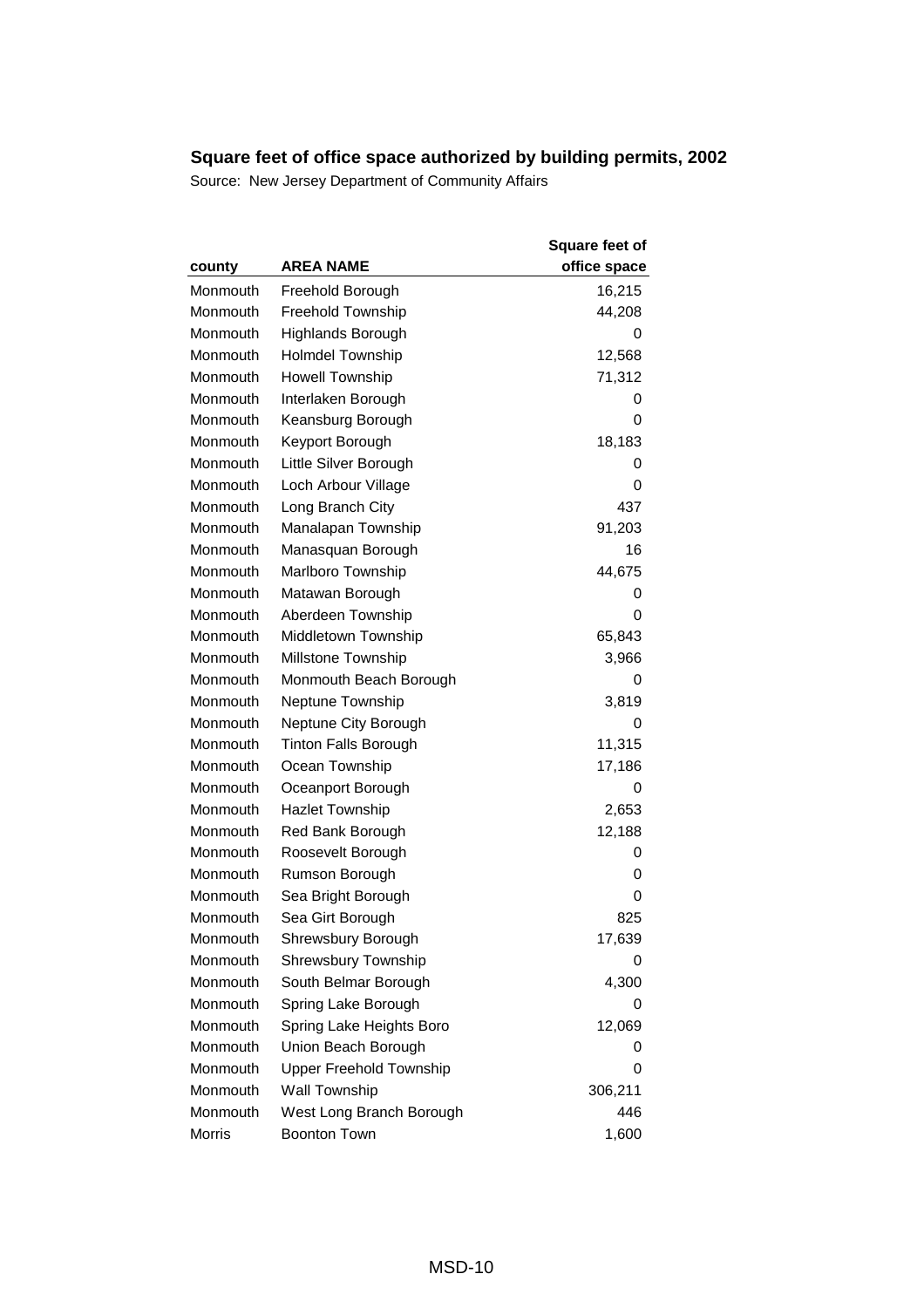| county        | <b>AREA NAME</b>          | <b>Square feet of</b><br>office space |
|---------------|---------------------------|---------------------------------------|
| Morris        | <b>Boonton Township</b>   | 0                                     |
| Morris        | <b>Butler Borough</b>     | 4,000                                 |
| <b>Morris</b> | Chatham Borough           | 240                                   |
| <b>Morris</b> | Chatham Township          | 0                                     |
| <b>Morris</b> | <b>Chester Borough</b>    | 6,982                                 |
| <b>Morris</b> | <b>Chester Township</b>   | 279                                   |
| <b>Morris</b> | Denville Township         | 7,552                                 |
| Morris        | Dover Town                | 0                                     |
| Morris        | East Hanover Township     | 24,629                                |
| <b>Morris</b> | Florham Park Borough      | 1,360                                 |
| Morris        | Hanover Township          | 27,934                                |
| <b>Morris</b> | <b>Harding Township</b>   | 0                                     |
| <b>Morris</b> | Jefferson Township        | 831                                   |
| <b>Morris</b> | Kinnelon Borough          | 12,474                                |
| <b>Morris</b> | Lincoln Park Borough      | 21,353                                |
| <b>Morris</b> | Madison Borough           | 19,054                                |
| <b>Morris</b> | Mendham Borough           | 0                                     |
| <b>Morris</b> | Mendham Township          | 0                                     |
| <b>Morris</b> | Mine Hill Township        | 0                                     |
| Morris        | Montville Township        | 3,200                                 |
| <b>Morris</b> | Morris Township           | 15,970                                |
| <b>Morris</b> | Morris Plains Borough     | 1,975                                 |
| <b>Morris</b> | Morristown Town           | 2,428                                 |
| <b>Morris</b> | Mountain Lakes Borough    | 0                                     |
| <b>Morris</b> | Mount Arlington Borough   | 0                                     |
| <b>Morris</b> | Mount Olive Township      | 25,999                                |
| Morris        | Netcong Borough           | 0                                     |
| <b>Morris</b> | Parsippany-Troy Hills Twp | 128,575                               |
| <b>Morris</b> | Long Hill Township        | 1,036                                 |
| Morris        | Pequannock Township       | 18,825                                |
| Morris        | Randolph Township         | 34,968                                |
| <b>Morris</b> | Riverdale Borough         | 23,260                                |
| <b>Morris</b> | Rockaway Borough          | 1,800                                 |
| <b>Morris</b> | Rockaway Township         | 1,580                                 |
| <b>Morris</b> | Roxbury Township          | 10,976                                |
| <b>Morris</b> | Victory Gardens Borough   | 0                                     |
| Morris        | Washington Township       | 0                                     |
| Morris        | <b>Wharton Borough</b>    | 286                                   |
| Ocean         | Barnegat Light Borough    | 0                                     |
| Ocean         | Bay Head Borough          | 0                                     |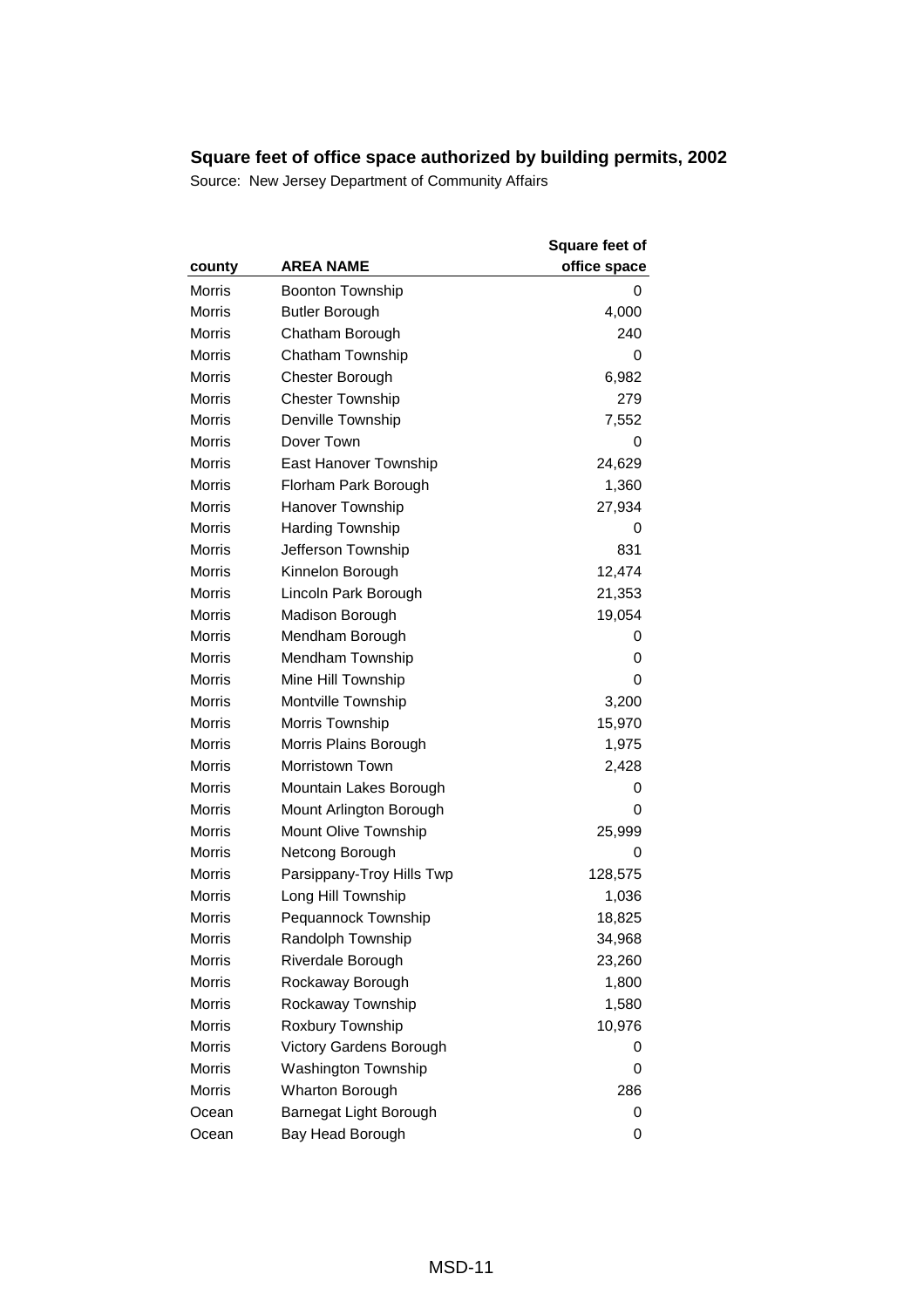|         |                               | <b>Square feet of</b> |
|---------|-------------------------------|-----------------------|
| county  | <b>AREA NAME</b>              | office space          |
| Ocean   | Beach Haven Borough           | 0                     |
| Ocean   | Beachwood Borough             | 0                     |
| Ocean   | <b>Berkeley Township</b>      | 3,980                 |
| Ocean   | <b>Brick Township</b>         | 57,029                |
| Ocean   | Dover Township                | 135,043               |
| Ocean   | Eagleswood Township           | 0                     |
| Ocean   | Harvey Cedars Borough         | 0                     |
| Ocean   | <b>Island Heights Borough</b> | 0                     |
| Ocean   | Jackson Township              | 0                     |
| Ocean   | Lacey Township                | 20,817                |
| Ocean   | Lakehurst Borough             | 0                     |
| Ocean   | Lakewood Township             | 12,264                |
| Ocean   | Lavallette Borough            | 2,000                 |
| Ocean   | Little Egg Harbor Township    | 28,120                |
| Ocean   | Long Beach Township           | 0                     |
| Ocean   | <b>Manchester Township</b>    | 10,125                |
| Ocean   | Mantoloking Borough           | 0                     |
| Ocean   | Ocean Township                | 320                   |
| Ocean   | Ocean Gate Borough            | 0                     |
| Ocean   | Pine Beach Borough            | 0                     |
| Ocean   | <b>Plumsted Township</b>      | 0                     |
| Ocean   | Point Pleasant Borough        | 23,675                |
| Ocean   | Point Pleasant Beach Boro     | 0                     |
| Ocean   | Seaside Heights Borough       | 0                     |
| Ocean   | Seaside Park Borough          | 0                     |
| Ocean   | Ship Bottom Borough           | 0                     |
| Ocean   | South Toms River Borough      | 0                     |
| Ocean   | <b>Stafford Township</b>      | 48,667                |
| Ocean   | Surf City Borough             | 0                     |
| Ocean   | <b>Tuckerton Borough</b>      | 0                     |
| Ocean   | <b>Barnegat Township</b>      | 0                     |
| Passaic | <b>Bloomingdale Borough</b>   | 4,800                 |
| Passaic | <b>Clifton City</b>           | 46,479                |
| Passaic | Haledon Borough               | 0                     |
| Passaic | Hawthorne Borough             | 6,845                 |
| Passaic | Little Falls Township         | 2,168                 |
| Passaic | North Haledon Borough         | 133                   |
| Passaic | Passaic City                  | 0                     |
| Passaic | Paterson City                 | 0                     |
| Passaic | Pompton Lakes Borough         | 0                     |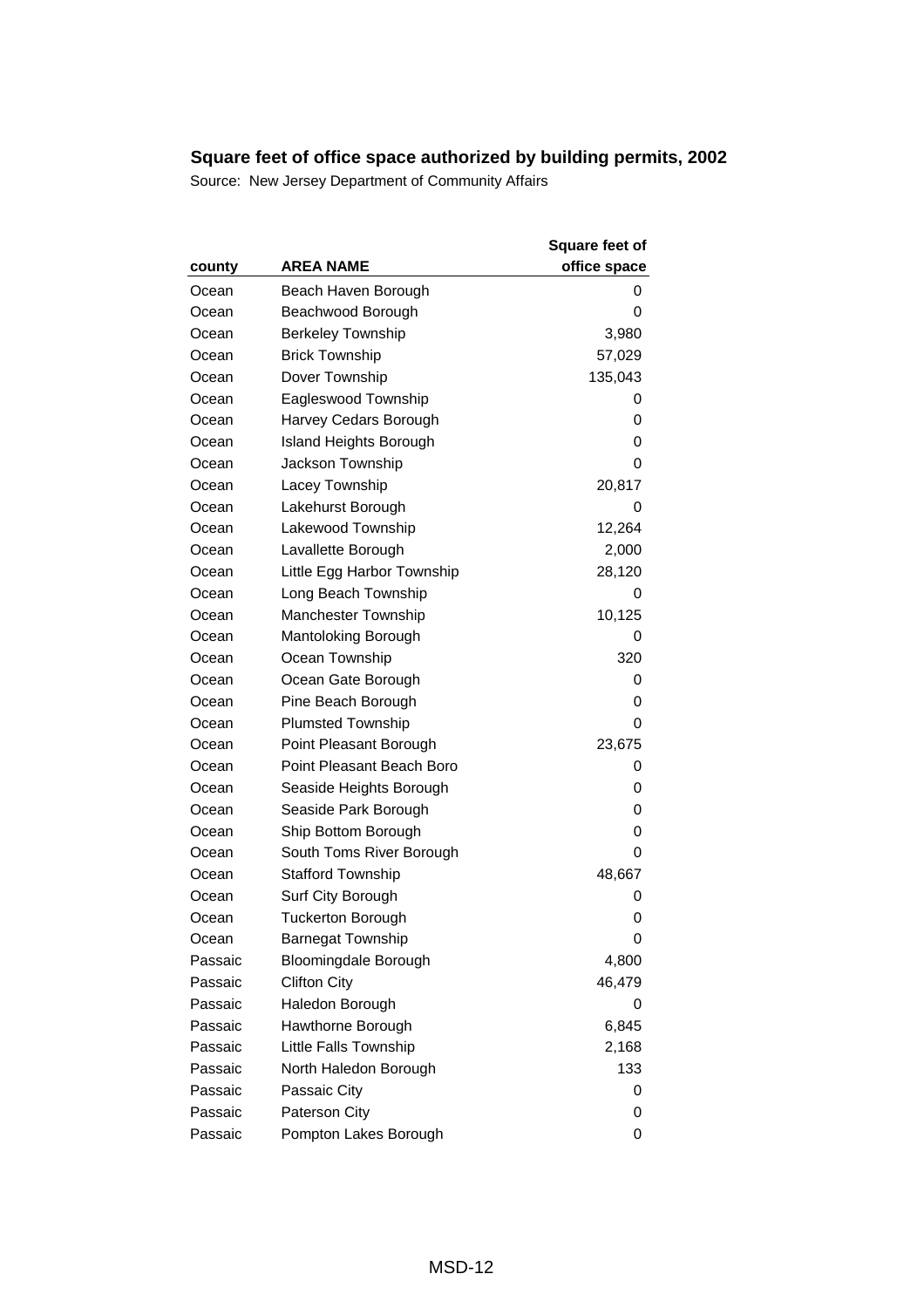| county   | <b>AREA NAME</b>                 | <b>Square feet of</b><br>office space |
|----------|----------------------------------|---------------------------------------|
| Passaic  | Prospect Park Borough            | 0                                     |
| Passaic  | Ringwood Borough                 | 4,460                                 |
| Passaic  | <b>Totowa Borough</b>            | 28,576                                |
| Passaic  | Wanaque Borough                  | 3,863                                 |
| Passaic  | Wayne Township                   | 246,081                               |
| Passaic  | West Milford Township            | 51,299                                |
| Passaic  | West Paterson Borough            | 1,880                                 |
| Salem    | <b>Alloway Township</b>          | 0                                     |
| Salem    | Elmer Borough                    | 9,808                                 |
| Salem    | Elsinboro Township               | 2,500                                 |
| Salem    | Lower Alloways Creek Twp         | 0                                     |
| Salem    | Mannington Township              | 0                                     |
| Salem    | <b>Oldmans Township</b>          | 0                                     |
| Salem    | Penns Grove Borough              | 0                                     |
| Salem    | Pennsville Township              | 0                                     |
| Salem    | Pilesgrove Township              | 4,441                                 |
| Salem    | Pittsgrove Township              | 0                                     |
| Salem    | Quinton Township                 | 0                                     |
| Salem    | Salem City                       | 0                                     |
| Salem    | <b>Carneys Point Township</b>    | 12,584                                |
| Salem    | <b>Upper Pittsgrove Township</b> | 10,538                                |
| Salem    | Woodstown Borough                | 0                                     |
| Somerset | <b>Bedminster Township</b>       | 7,512                                 |
| Somerset | <b>Bernards Township</b>         | 1,518                                 |
| Somerset | Bernardsville Borough            | 2,400                                 |
| Somerset | Bound Brook Borough              | 0                                     |
| Somerset | <b>Branchburg Township</b>       | 450,291                               |
| Somerset | <b>Bridgewater Township</b>      | 10,853                                |
| Somerset | Far Hills Borough                | 0                                     |
| Somerset | <b>Franklin Township</b>         | 61,543                                |
| Somerset | Green Brook Township             | 0                                     |
| Somerset | Hillsborough Township            | 111,281                               |
| Somerset | Manville Borough                 | 3,897                                 |
| Somerset | Millstone Borough                | 0                                     |
| Somerset | Montgomery Township              | 0                                     |
| Somerset | North Plainfield Borough         | 5,986                                 |
| Somerset | Peapack-Gladstone Boro           | 0                                     |
| Somerset | Raritan Borough                  | 12,162                                |
| Somerset | Rocky Hill Borough               | 876                                   |
| Somerset | Somerville Borough               | 0                                     |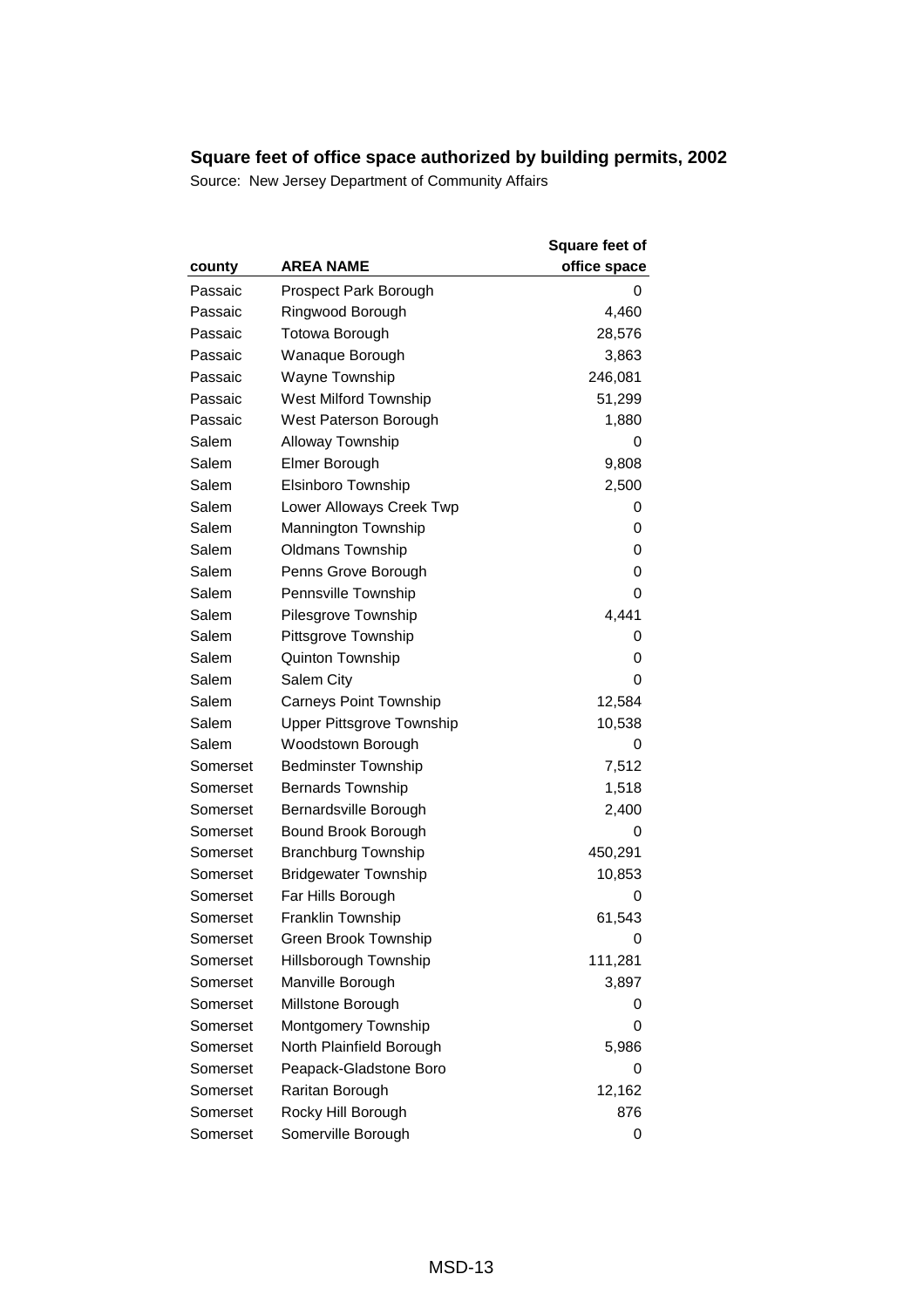| county        | <b>AREA NAME</b>                 | <b>Square feet of</b><br>office space |
|---------------|----------------------------------|---------------------------------------|
| Somerset      | South Bound Brook Boro           | 0                                     |
| Somerset      | Warren Township                  | 117,978                               |
| Somerset      | Watchung Borough                 | 6,918                                 |
| Sussex        | Andover Borough                  | 0                                     |
| Sussex        | Andover Township                 | 960                                   |
| Sussex        | <b>Branchville Borough</b>       | 0                                     |
| Sussex        | <b>Byram Township</b>            | 0                                     |
| Sussex        | <b>Frankford Township</b>        | 5,680                                 |
| Sussex        | Franklin Borough                 | 0                                     |
| Sussex        | Fredon Township                  | 0                                     |
| Sussex        | Green Township                   | 0                                     |
| <b>Sussex</b> | Hamburg Borough                  | 780                                   |
| Sussex        | Hampton Township                 | 2,880                                 |
| Sussex        | Hardyston Township               | 24,510                                |
| Sussex        | <b>Hopatcong Borough</b>         | 8,528                                 |
| Sussex        | Lafayette Township               | 0                                     |
| Sussex        | Montague Township                | 0                                     |
| Sussex        | Newton Town                      | 0                                     |
| Sussex        | Ogdensburg Borough               | 0                                     |
| Sussex        | Sandyston Township               | 0                                     |
| <b>Sussex</b> | Sparta Township                  | 40,617                                |
| Sussex        | Stanhope Borough                 | 0                                     |
| Sussex        | <b>Stillwater Township</b>       | 0                                     |
| Sussex        | Sussex Borough                   | 21,000                                |
| Sussex        | Vernon Township                  | 2,128                                 |
| Sussex        | <b>Walpack Township</b>          | 0                                     |
| Sussex        | Wantage Township                 | 0                                     |
| Union         | <b>Berkeley Heights Township</b> | 0                                     |
| Union         | <b>Clark Township</b>            | 12,339                                |
| Union         | <b>Cranford Township</b>         | 9,648                                 |
| Union         | <b>Elizabeth City</b>            | 11,364                                |
| Union         | Fanwood Borough                  | 0                                     |
| Union         | Garwood Borough                  | 21,762                                |
| Union         | Hillside Township                | 18,502                                |
| Union         | Kenilworth Borough               | 0                                     |
| Union         | Linden City                      | 41,403                                |
| Union         | Mountainside Borough             | 0                                     |
| Union         | New Providence Borough           | 0                                     |
| Union         | <b>Plainfield City</b>           | 0                                     |
| Union         | <b>Rahway City</b>               | 2,866                                 |